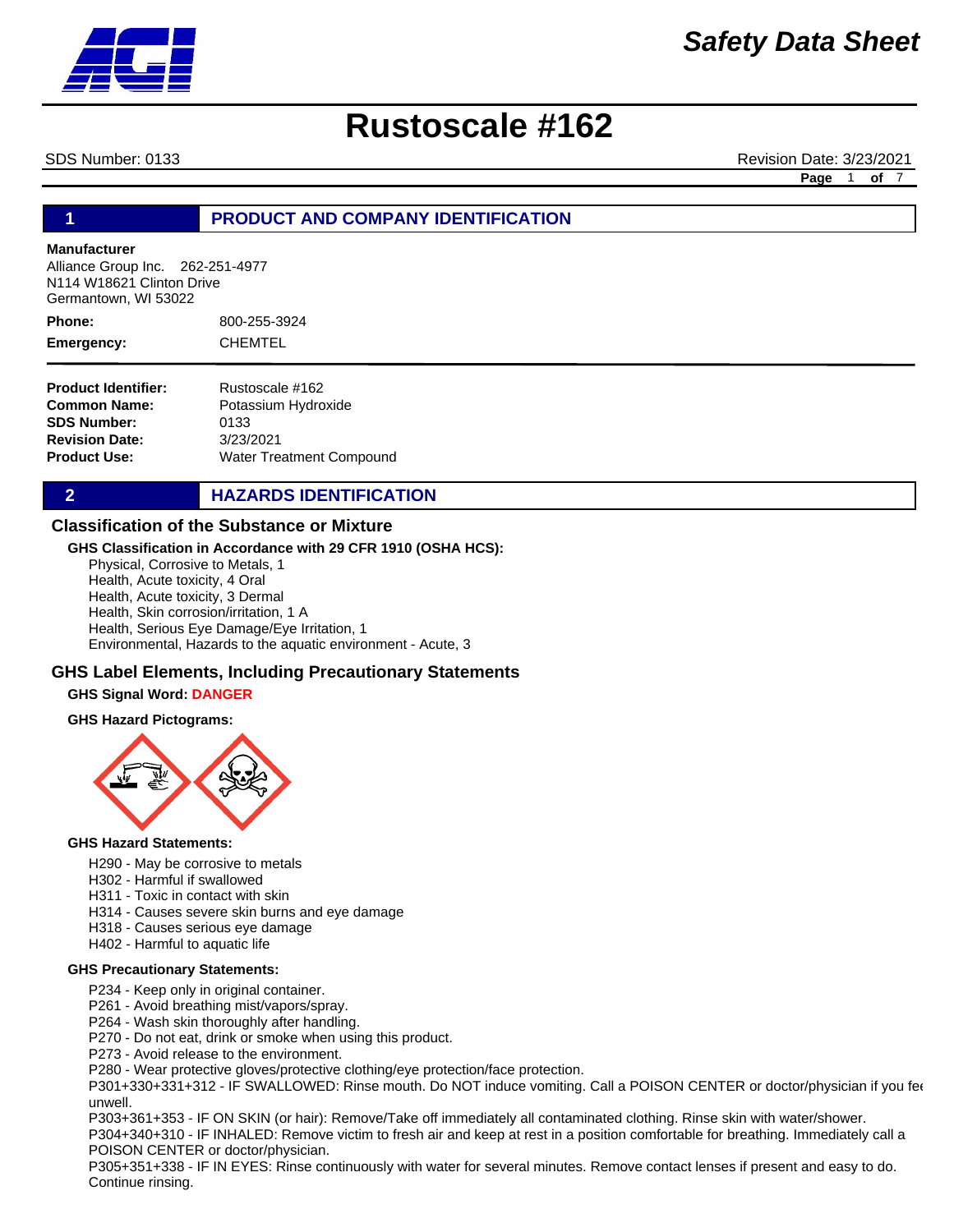SDS Number: 0133 Revision Date: 3/23/2021 **Page** 2 **of** 7

P362 + P364 - Take off contaminated clothing and wash it before reuse.

P390 - Absorb spillage to prevent material damage.

P501 - Dispose of contents/container to an approved waste disposal plant.

# **Hazards not Otherwise Classified (HNOC) or not Covered by GHS**

| <b>Route of Entry:</b> | Eyes; Inhalation; Ingestion; Skin.                                     |
|------------------------|------------------------------------------------------------------------|
| <b>Target Organs:</b>  | Respiratory system; Eyes; Skin.                                        |
| Inhalation:            | Can cause severe irritation and inflammation of the respiratory tract. |
| <b>Skin Contact:</b>   | Causes skin burns. Toxic if absorbed through skin.                     |
| <b>Eye Contact:</b>    | Causes severe irritation and burns. May cause permanent eye damage.    |
| Ingestion:             | May cause severe irritation and burns                                  |

### **HMIS III:** Health = 3(Chronic), Fire = 0, Physical Hazard = 1



# **3 COMPOSITION/INFORMATION OF INGREDIENTS**

Substance/Mixture: Mixture

| CAS#            | $\frac{1}{2}$ | Chemical Ingredients:<br>Chemical Name: |  |
|-----------------|---------------|-----------------------------------------|--|
| $7757 - 83 - 7$ | $<15\%$       | Sodium sulfite                          |  |
| $110 - 91 - 8$  | <6%           | Morpholine                              |  |
| $1310 - 58 - 3$ | <6%           | Potassium hydroxide                     |  |

# **4 FIRST AID MEASURES Inhalation:** If symptoms develop, move victim to fresh air. If not breathing, give oxygen or artificial respiration if needed. Consult a physician **Skin Contact:** Promptly flush skin with water for 15 minutes. Remove contaminated clothing immediately. Wash with soap and plenty of water. Consult a physician. **Eye Contact:** Immediately flush eyes with large amounts of water for at least 15 minutes, lifting eyelids occasionally to facilitate irrigation. Get immediate medical attention. Continue rinsing during transport to hospital. **Ingestion:** If swallowed: If fully conscious, drink a quart of water . Rinse mouth with water. Do NOT induce vomiting. Seek immediate medical attention. If unconscious, take to a hospital or physician. . **5 FIRE FIGHTING MEASURES**

**Flammability:** No data available. **Flash Point:** No data available.

**Flash Point Method:** No data available.

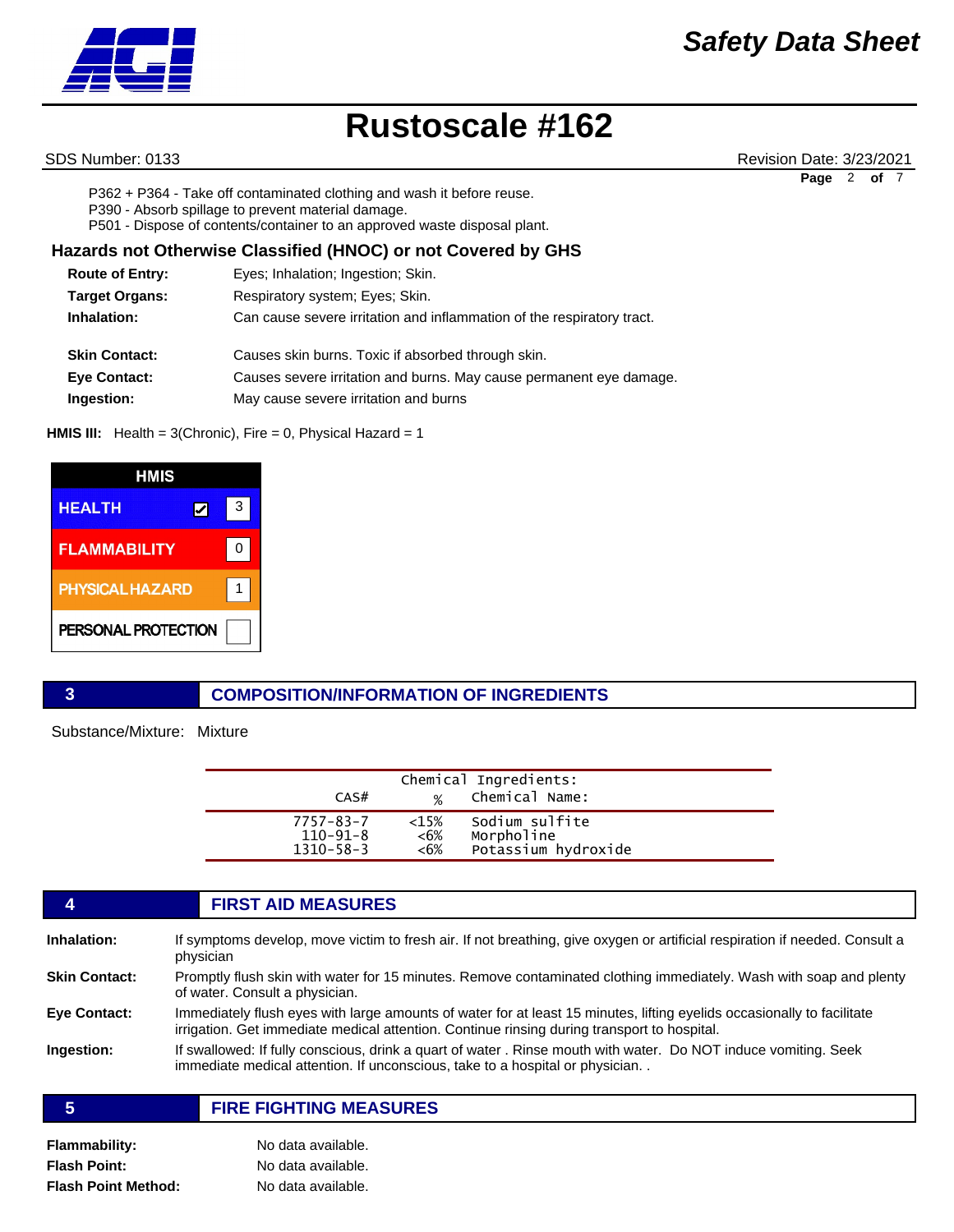# *Safety Data Sheet*

# **Rustoscale #162**

#### **Burning Rate:** No data available

| <b>PARTILIA</b> INGLYS    | $\sim$             |
|---------------------------|--------------------|
| <b>Autoignition Temp:</b> | No data available. |
| LEL:                      | No data available. |
| UEL:                      | No data available. |
|                           |                    |

Fire Fighting Methods

Evacuate area of unprotected personal. Wear protective clothing including NIOSH Approved self- contained breathing apparatus. Remain upwind of fire to avoid hazardous vapors and decomposition products. Use water spray to cool fire exposed containers and disperse vapors.

## *Extinguishing Media*

**Suitable:** Use water fog, CO2, dry chemical, or alcohol-resistant foam for extinction.

**Unsuitable fire extinguisher:** No data available.

**Unusual Fire or Explosion Hazards:** Product may react with some metals to release flammable hydrogen gas. Toxic vapors may be given off at high temperatures.

# **6 ACCIDENTAL RELEASE MEASURES**

### **Personal Precautions**

Use personal protective equipment. Avoid breathing vapors, mist or gas. Ensure adequate ventilation. Evacuate personnel to safe areas. Never exceed any occupational exposure limits

## **Environmental Precautions**

Prevent further leakage or spillage if safe to do so. Do not let products enter drains. Discharge into the environment must be avoided. Notify authorities if entry occurs.

## **Spill**

Immediately contain and soak up with inert absorbent material and dispose of as hazardous waste. Keep in suitable, closed containers for disposal. Neutralize residue with dilute hydrochloric acid and dispose of properly. Avoid direct discharge into sewers and surface waters.

|                                          | <b>HANDLING AND STORAGE</b>                                                                                                                                                                                                                                                       |  |
|------------------------------------------|-----------------------------------------------------------------------------------------------------------------------------------------------------------------------------------------------------------------------------------------------------------------------------------|--|
| <b>Handling Precautions:</b>             | Avoid contact with eyes, skin, or clothing. Avoid breathing vapors or mist. Wash thoroughly after<br>handling. Do not eat, drink or smoke in work area. Empty containers contain residue and can be<br>dangerous.                                                                 |  |
| <b>Storage Requirements:</b>             | Store in cool, dry area out of direct sunlight and away from heat. Keep away from incompatible materials.<br>Keep container tightly closed. Do not store in unlabeled or mislabeled containers. Do not freeze. Highly<br>corrosive to most metals with evolution of hydrogen gas. |  |
| 8                                        | <b>EXPOSURE CONTROLS/PERSONAL PROTECTION</b>                                                                                                                                                                                                                                      |  |
| <b>Engineering Controls:</b>             | Provide local exhaust ventilation. Maintain adequate ventilation. Do not use in closed or confined spaces                                                                                                                                                                         |  |
| <b>Personal Protective</b><br>Equipment: | <b>Hygiene Measures</b><br>Handle in accordance with good industrial hygiene and safety practice. Wash hands before breaks and<br>at the end of workday.                                                                                                                          |  |
|                                          | Respiratory<br>Where risk assessment shows air-purifying respirators are appropriate use a full-face respirator with<br>multi-purpose combination (US) or type ABEK (EN 14387) respirator cartridges as a backup to                                                               |  |



SDS Number: 0133 Revision Date: 3/23/2021 **Page** 3 **of** 7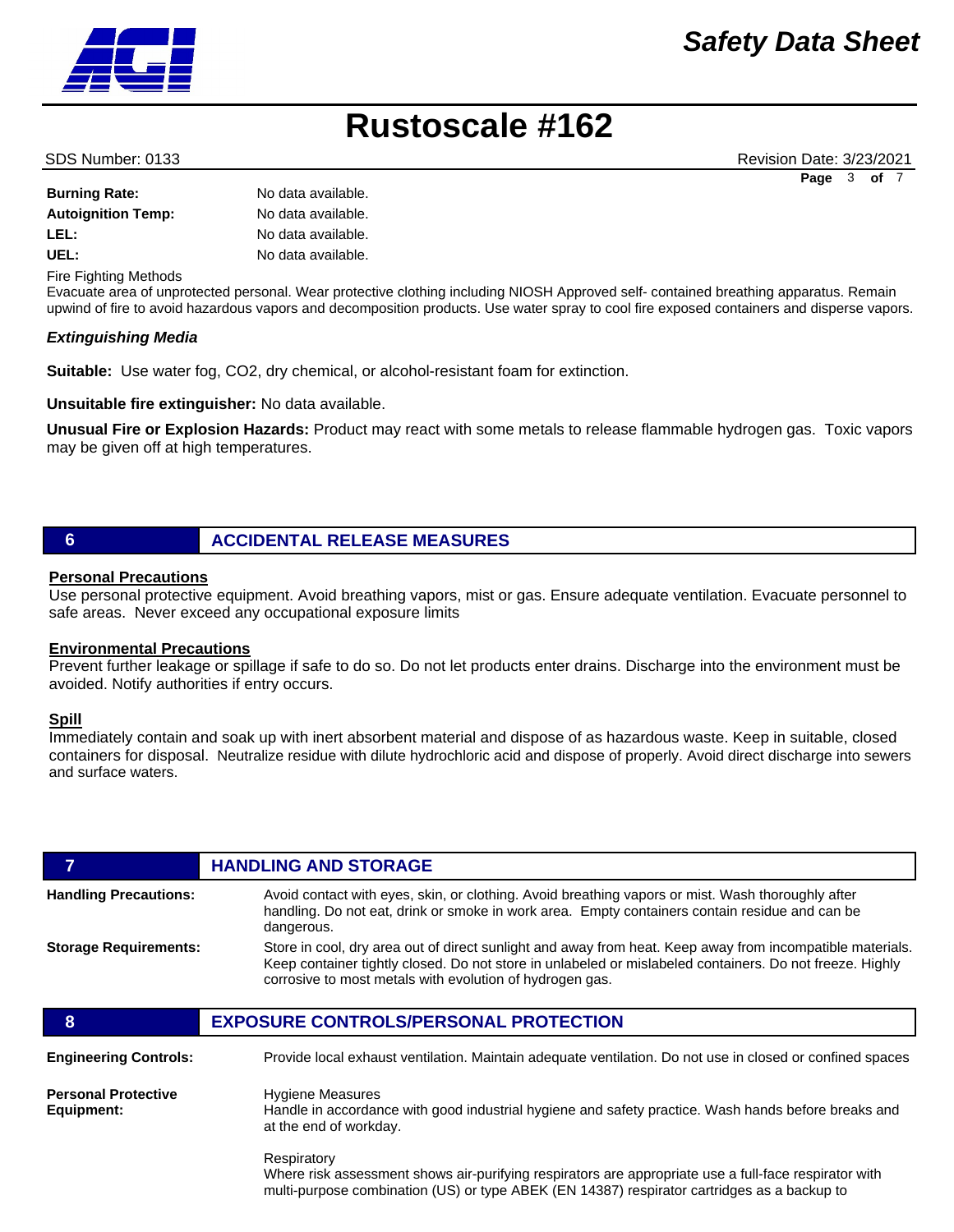

SDS Number: 0133 Revision Date: 3/23/2021

engineering controls. If the respirator is the sole means of protection, use a full-face supplied air respirator. **Page** 4 **of** 7

Eyes and Face

Wear chemical safety goggles while handling this product. Wear additional eye protection such as a face shield when the possibility exists for eye contact with splashing or spraying liquid or airborne material.

Skin

Prevent contact with this product. Wear gloves and protective clothing depending on conditions of use. Protective gloves: gauntlet-type, neoprene, nitrile.

| <b>Component</b>    | <b>OSHA PEL</b>    | <b>ACGIH TWA/TLV</b> |
|---------------------|--------------------|----------------------|
| Potassium Hydroxide | No data available. | $2 \text{ mg/m}$     |
| Sodium Sulfite      | No data available. | No data available.   |
| Morpholine          | 20ppm - TWA        | 20ppm - TWA          |

| 9                             | PHYSICAL AND CHEMICAL PROPERTIES |                              |                    |
|-------------------------------|----------------------------------|------------------------------|--------------------|
| Appearance:                   | Clear, straw yellow color        |                              |                    |
| <b>Physical State:</b>        | Liquid                           | Odor:                        | Amine odor         |
| <b>Odor Threshold:</b>        | No data available.               | <b>Molecular Formula:</b>    | No data available. |
| <b>Particle Size:</b>         | No data available.               | Solubility:                  | Complete           |
| <b>Spec Grav./Density:</b>    | 1.17                             | <b>Softening Point:</b>      | No data available. |
| <b>Viscosity:</b>             | No data available.               | <b>Percent Volatile:</b>     | None               |
| <b>Saturated Vapor</b>        | No data available.               | <b>Heat Value:</b>           | No data available. |
| <b>Concentration:</b>         |                                  |                              |                    |
| <b>Boiling Point:</b>         | No data available                | <b>Freezing/Melting Pt.:</b> | 32 °F              |
| <b>Flammability:</b>          | No data available.               | <b>Flash Point:</b>          | No data available. |
| <b>Partition Coefficient:</b> | No data available.               | Octanol:                     | No data available. |
| <b>Vapor Pressure:</b>        | No data available                | <b>Vapor Density:</b>        | No data available. |
| pH:                           | >13.0                            | VOC:                         | 5.9%               |
| Evap. Rate:                   | No data available.               | <b>Bulk Density:</b>         | No data available. |
| <b>Molecular weight:</b>      | No data available.               | <b>Auto-Ignition Temp:</b>   | No data available. |
| Decomp Temp:                  | No data available.               | UFL/LFL:                     | No data available. |

Lower Explosion Limits: No data available. Upper Explosion Limits: No data available.

NOTE: This product is not to be used in systems where steam from the boiler is used for humidification

| 10                               | <b>STABILITY AND REACTIVITY</b>                                                                                                                                                                                                                                                                                      |
|----------------------------------|----------------------------------------------------------------------------------------------------------------------------------------------------------------------------------------------------------------------------------------------------------------------------------------------------------------------|
| <b>Reactivity:</b>               | No data available.                                                                                                                                                                                                                                                                                                   |
| <b>Chemical Stability:</b>       | Product is stable under normal conditions.                                                                                                                                                                                                                                                                           |
| <b>Conditions to Avoid:</b>      | Avoid excess exposure to air. Contact with water may cause violent reaction with evolution to heat. To<br>dilute: add product sloly to lukewarm water; not water to product. Contact with acid or incompatible<br>materials may cause a violent reaction.                                                            |
| <b>Materials to Avoid:</b>       | Nitrites. Acids. Nitrates. Strong oxidizing agents. Mineral acids. Acrylonitrile. Organic peroxides. Metals<br>such as aluminum, zinc, tin, etc. Food Sugars. DO NOT USE sodium nitrite or other nitrosating agents in<br>formulations containing this product. Suspected cancer-causing nitrosamines may be formed. |
| <b>Hazardous Decomposition:</b>  | Sulfur dioxide, sulfur oxides, sodium sulfide residue. Toxic vapors. Potassium dioxide. May react with<br>certain metals to produce hydrogen gas                                                                                                                                                                     |
| <b>Hazardous Polymerization:</b> | Will not occur under normal conditions.                                                                                                                                                                                                                                                                              |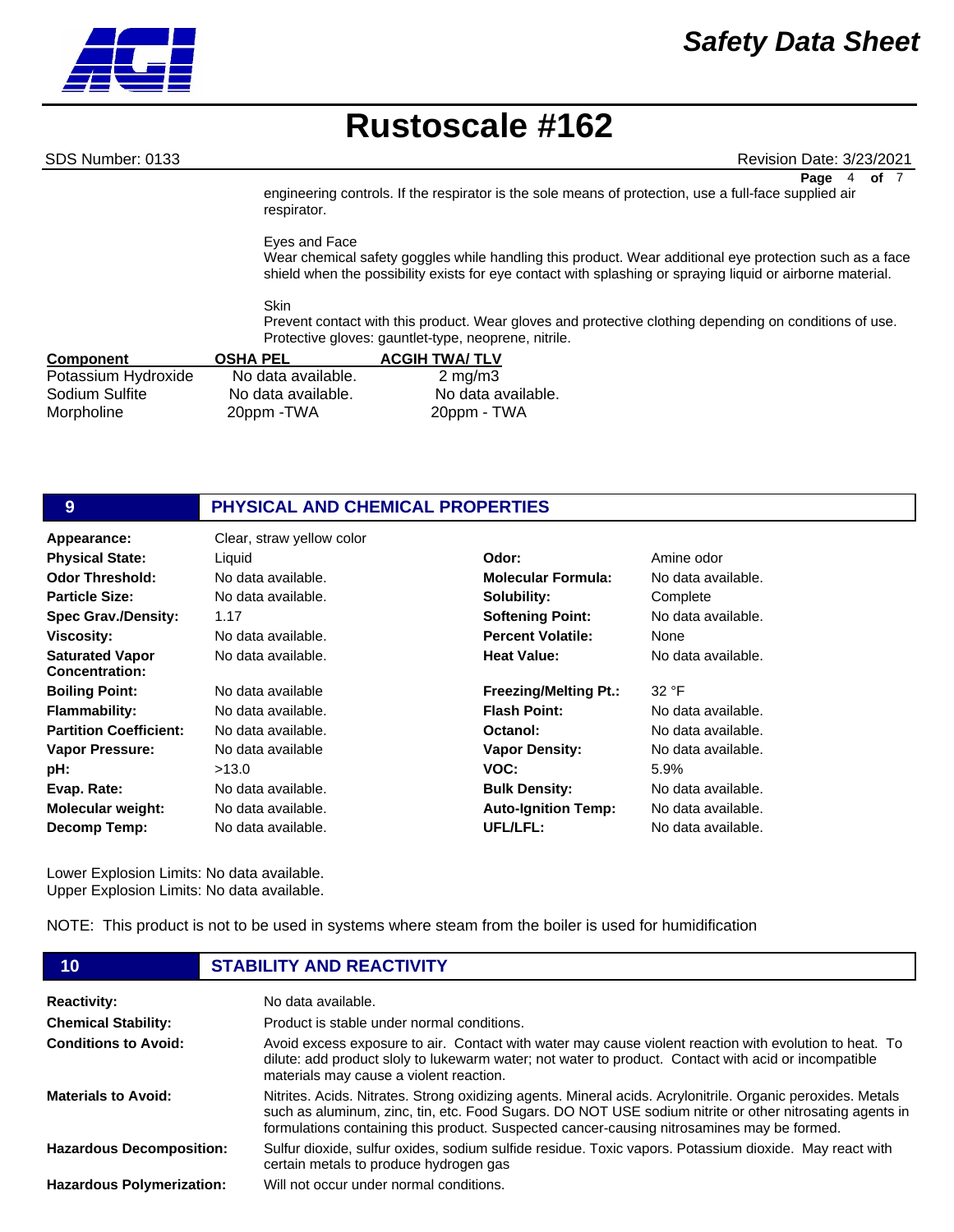

SDS Number: 0133 Revision Date: 3/23/2021 **Page** 5 **of** 7

# **11 TOXICOLOGICAL INFORMATION**

## **Toxicity Data:**

Eye Effects: Causes severe eye irritation and burns. May cause: blurred vision, redness, pain, conjuctivitis, ulcerations, tissue destruction, permanent eye damage, blindness. Mist may cause irritation. Effects may vary depending on length of exposure, solution concentration, and first aid measures.

- » Sodium Sulfite Eyes Rabbit: mild eye irritation
- » Morpholine Eyes Rabbit: severe eye irritation
- » Potassium Hydroxide Eyes Rabbit: no data available

Skin Effects: Causes severe irritation and burns. Contact may cause allergic skin reaction, redness, scab formation. Note that irritation may follow an initial latency. The latency may vary as much as hours for dilute solutions to minutes for more concentrated solutions. Prolonged and repeated exposure to dilute solutions may cause irritation, redness, pain and drying and cracking of the skin.

» Sodium Sulfite Dermal LD50 - Rat: >2000 mg/kg

Skin corrosion/irritation- Rabbit = no skin irritation » Morpholine Dermal LD50 - Rabbit: 500 mg/kg

Skin corrosion/irritation- Rabbit = severe skin irritation -24H

» Potassium Hydroxide Dermal LD50 - no data available

Skin corrosion/irritation- no data available

Inhalation Effects: Causes severe irritation and burns. May cause severe or deadly allergic reaction in some asthmatics. Possible signs or symptoms of allergic reaction may include rash, hives, respiratory distress, GI disturbances, and contact dermatitis. May irritate throat, nose, mouth, lungs. May cause shortness of breath, wheezing, coughing, sneezing, chest pain, impaired lung function, pulmonary edema, death. Repeated exposure may cause permanent lung damage.

» Sodium Sulfite Inhalation LC50 - Rat: >5500 mg/m3 - 4H

» Morpholine Inhalation LC50 - Rat: 8000 mg/m3 - 8H

» Potassium Hydroxide Inhalation LC50: no data available

Ingestion Effects: Causes severe irritation and burns. May cause damage to the: mouth, throat, esophagus, stomach, gastrointestinal tract. May cause: abdominal pain, vomiting, diarrhea, bleeding ulcerations, perforation of the mucous membranes. Blood loss through damaged tissue can lead to low blood pressure and shock. Effects may be delayed. Effects from chronic exposure would be similar to those from single exposure.

- » Sodium Sulfite Oral LD50 Rat: 3560 mg/kg
- » Morpholine Oral LD50 Rat: 1450 mg/kg
- » Potassium Hydroxide Oral LD50: no data available

## **Potential Chronic Health Effects:**

Carcinogenicity:

» Sodium Sulfite IARC: 3 - Group 3: Not classifiable as to its carcinogenicity to humans

» Morpholine IARC: 3 - Group 3: Not classifiable as to its carcinogenicity to humans

 Mouse - Oral: Tumorigenic - neoplastic by RTECS criteria. Lungs, thorax, or respiration: Bronchiogenic carcinoma. Liver: tumors.

#### Mutagenicity:

 » Morpholine Mouse - Lumphocyte: morphological transformation Hamster - Ovary: sister chromatid exchange

Teratogenicity: No data available. Fertility Effects: No data available.

**12 ECOLOGICAL INFORMATION**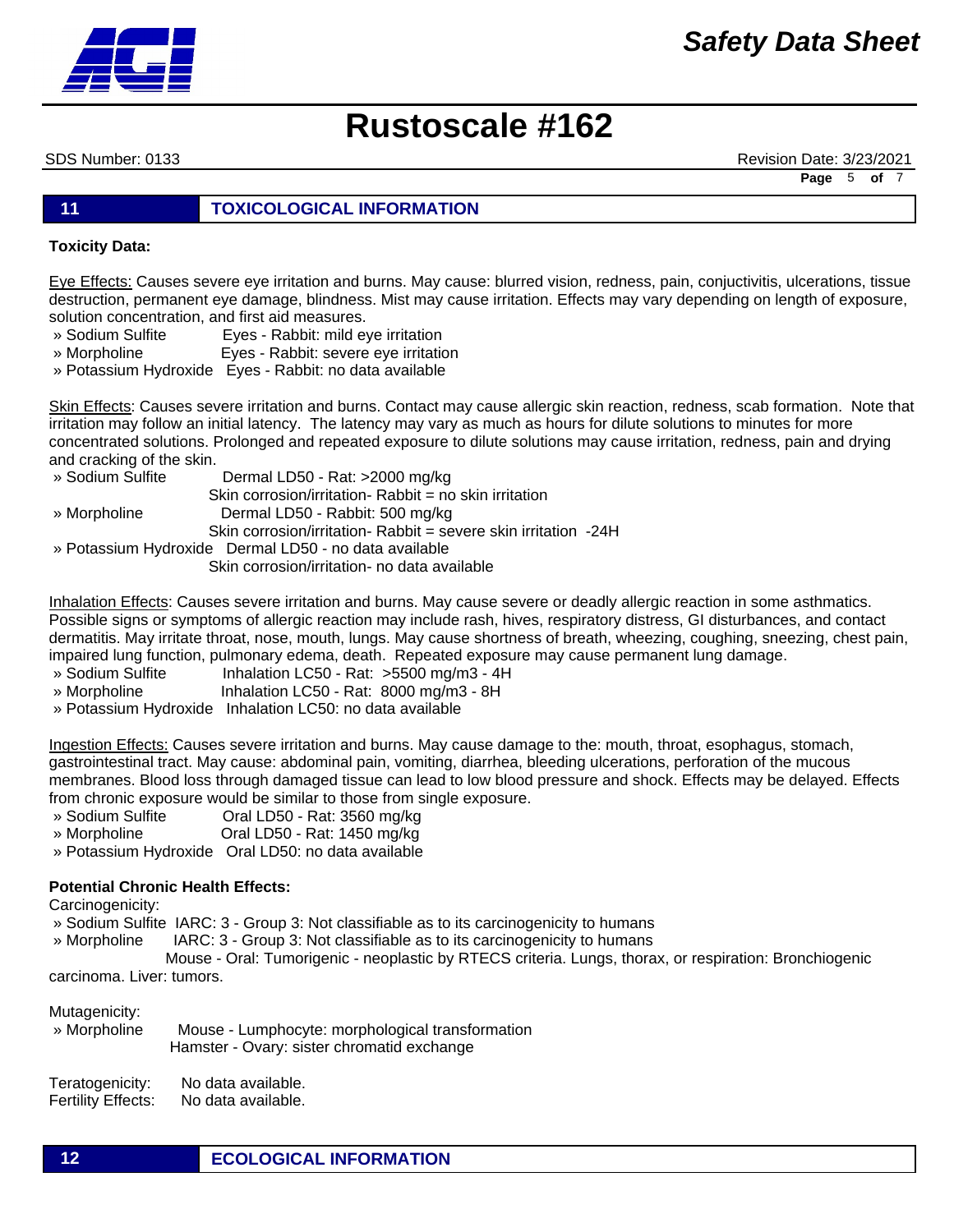SDS Number: 0133 Revision Date: 3/23/2021 **Page** 6 **of** 7

**Biodegradability:** No data available.

**Ecotoxicity** Toxicity to fish:

 LC50- Gambusia affnis (Mosquito fish) - 660 mg/L- 96 hr (Sodium Sulfite) LC50-Oncorhynchus mykiss (Rainbow Trout) - 180-330 mg/L- 96 hr (Morpholine)

 Toxicity to aquatic invertebrate: EC50-Daphnia magna (water flea) - 100 mg/l - 48 hr (Morpholine)

Bioaccumulative potential: No data available Mobility in soil: No data available

Other adverse effects: An environmental hazard cannot be excluded in the event of unprofessional handling or disposal. Harmful to aquatic life.

# **13 DISPOSAL CONSIDERATIONS**

Dispose of in accordance with local, state, and federal regulations.

Since emptied containers retain product residue, follow label warnings even after container is emptied. DO NOT pressurize, cut, weld, solder, drill, grind, or expose empty containers to heat, flame, sparks or other sources of ignition.

RCRA: Hazardous Waste Code: D002

# **14 TRANSPORT INFORMATION**

UN3266, Corrosive liquid, basic, inorganic, n.o.s., 8, PGII, (Potassium Hydroxide, Morpholine)



# **15 REGULATORY INFORMATION**

This product does not contain chemicals known to the State of California to cause cancer, birth defects, or other reproductive harm.

# **FEDERAL REGULATIONS**

TSCA Inventory Status: All components of this product are listed as "Active" on the Toxic Substances Control Act (TSCA) 8 (b) Inventory.

CERCLA / SARA Emergency Reporting: A spill or release of this material may trigger the emergency release reporting requirements under CERCLA (40 CFR Part 300) and/or SARA Title III (40 CFR Part 355). State or local reporting requirements may differ from federal requirements.

**» Potassium Hydroxide CERCLA reporting amount = 1000 lbs**

SARA Title III Section 313: This product does not require reporting.

Clean Water Act (CWA): The following chemicals are listed under Section 311 as hazardous substances requiring the submission of a National Pollutant Discharge Elimination System (NPDES) permit application to EPA. **» Potassium Hydroxide.**